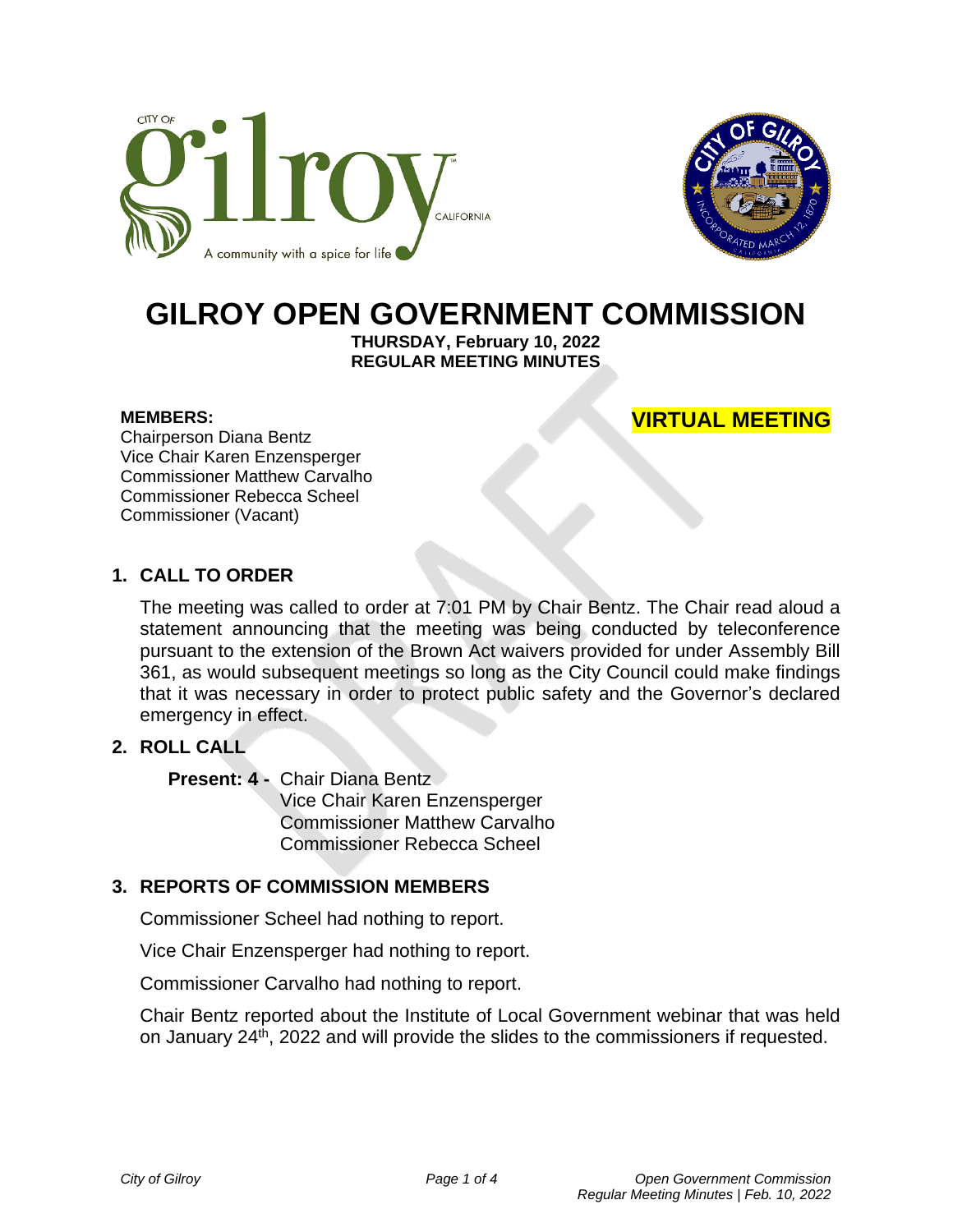# **4. PRESENTATIONS TO THE OPEN GOVERNMENT COMMISSION**

4.1.Public Comments by Members of the Public on Items not on the Agenda but within the Commission's Subject Matter Jurisdiction

Chair Bentz open public comments.

There were no public comments.

There being no other public comments, Chair Bentz closed public comments.

### **5. CONSENT CALENDAR** (Reports attached)

5.1.Approval of the January 20, 2022 Special Meeting Minutes

**A motion was made by Commissioner Scheel, seconded by Commissioner Carvalho, to approve the minutes. The motion carried by the following vote:**

**Ayes: 4** - Chair Bentz Vice Chair Karen Enzensperger Commissioner Matthew Carvalho Commissioner Rebecca Scheel

#### **6. UNFINISHED BUSINESS** (Reports attached)

6.1.Commission Input on Training Budget for Fiscal Year 2021-22 (Continued Discussion from August 12, 2021 Meeting)

City Clerk Pham provided the staff report. City Clerk Pham and Assistant City Attorney Jolie Houston responded to the commissioner's questions.

Chair Bentz requested staff to investigate the cost of doing training with Best Best & Krieger. Assistant City Attorney Houston suggested to the commission that she and the City Clerk could provide training to the commission as well in tandem with the newly appointed board members and commissioners.

Public Comment: There was none.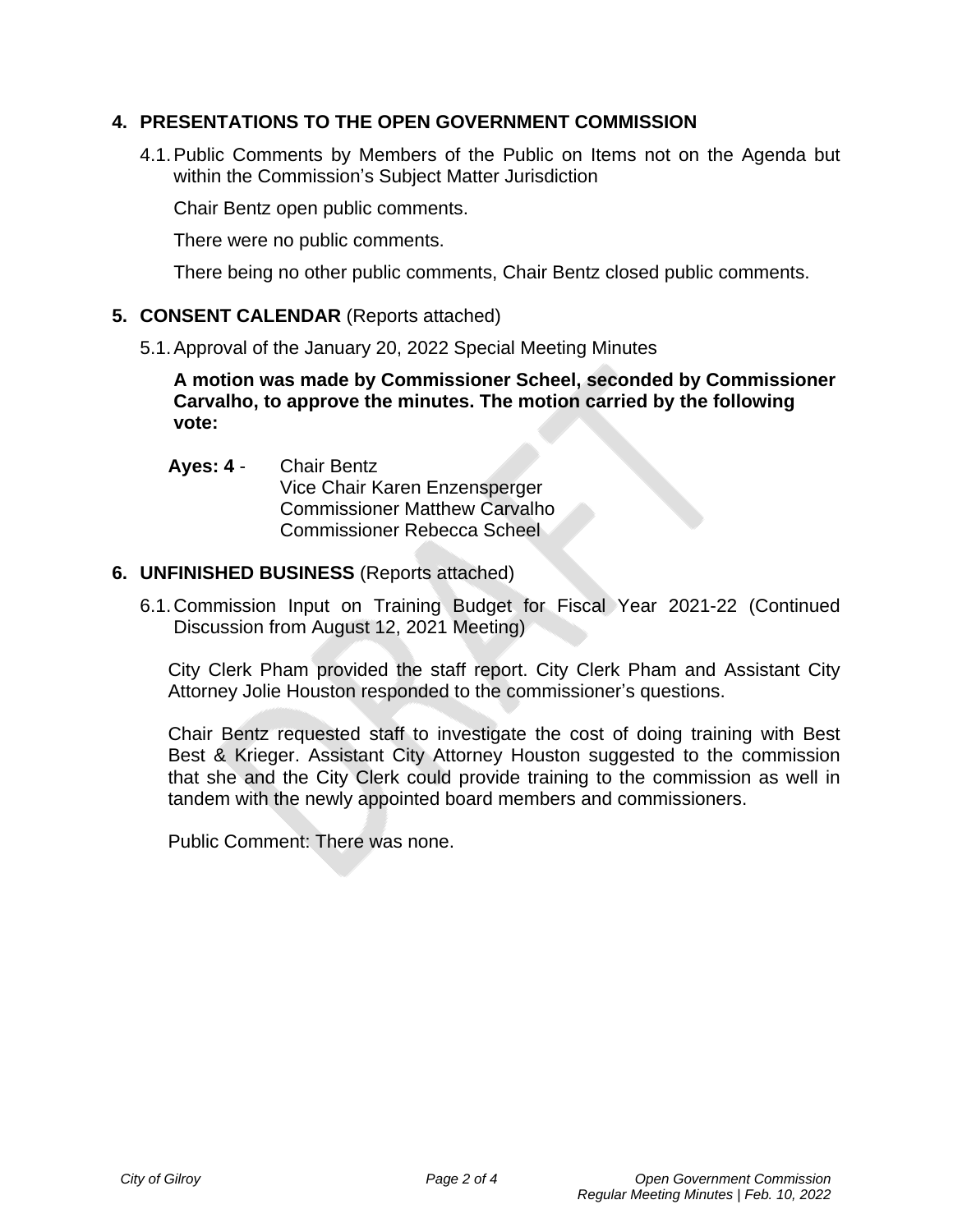**A motion was made by Vice Chair Enzensperger, seconded by Commissioner Carvalho, to receive the report. The motion carried by the following vote:**

**Ayes: 4** - Chair Bentz Vice Chair Karen Enzensperger Commissioner Matthew Carvalho Commissioner Rebecca Scheel

## **7. NEW BUSINESS**

## **7.1.Quarterly Review of Public Records Requests Per Gilroy Code Section 17A.35 (c) (Fourth Quarter, 2021)**

City Clerk Pham provided the staff report. City Clerk Pham and Assistant City Attorney Houston responded to the commissioner's questions.

Public Comment: There was none.

**A motion was made by Chair Bentz, seconded by Commissioner Scheel, to receive the report. The motion carried by the following vote:**

# **Ayes: 4** - Chair Bentz

Vice Chair Karen Enzensperger Commissioner Matthew Carvalho Commissioner Rebecca Scheel

# **8. CITY CLERK'S REPORT**

## **8.1.Deputy City Clerk**

An update was provided to the Commission by City Clerk Pham.

## **8.2.Public Records Management System**

An update was provided to the Commission by City Clerk Pham.

City Clerk Pham notified that there is one open vacancy for the Open Government Commission with term ending on December 31, 2025. Recruitment period is open until the seat is filled by City Council.

Commissioner Scheel inquired about her previous request for an update from the January 20, 2022 Special Meeting requesting updates on hybrid meetings and Spanish translations and accessibility to Spanish speakers to those meetings. City Clerk Pham responded that there was no update at this time. Assistant City Attorney Houston notified that she and City Clerk Pham will provide an oral report to the commission regarding the status of the two in the next regular meeting.

# **9. CITY ATTORNEY'S REPORT**

No report was given.